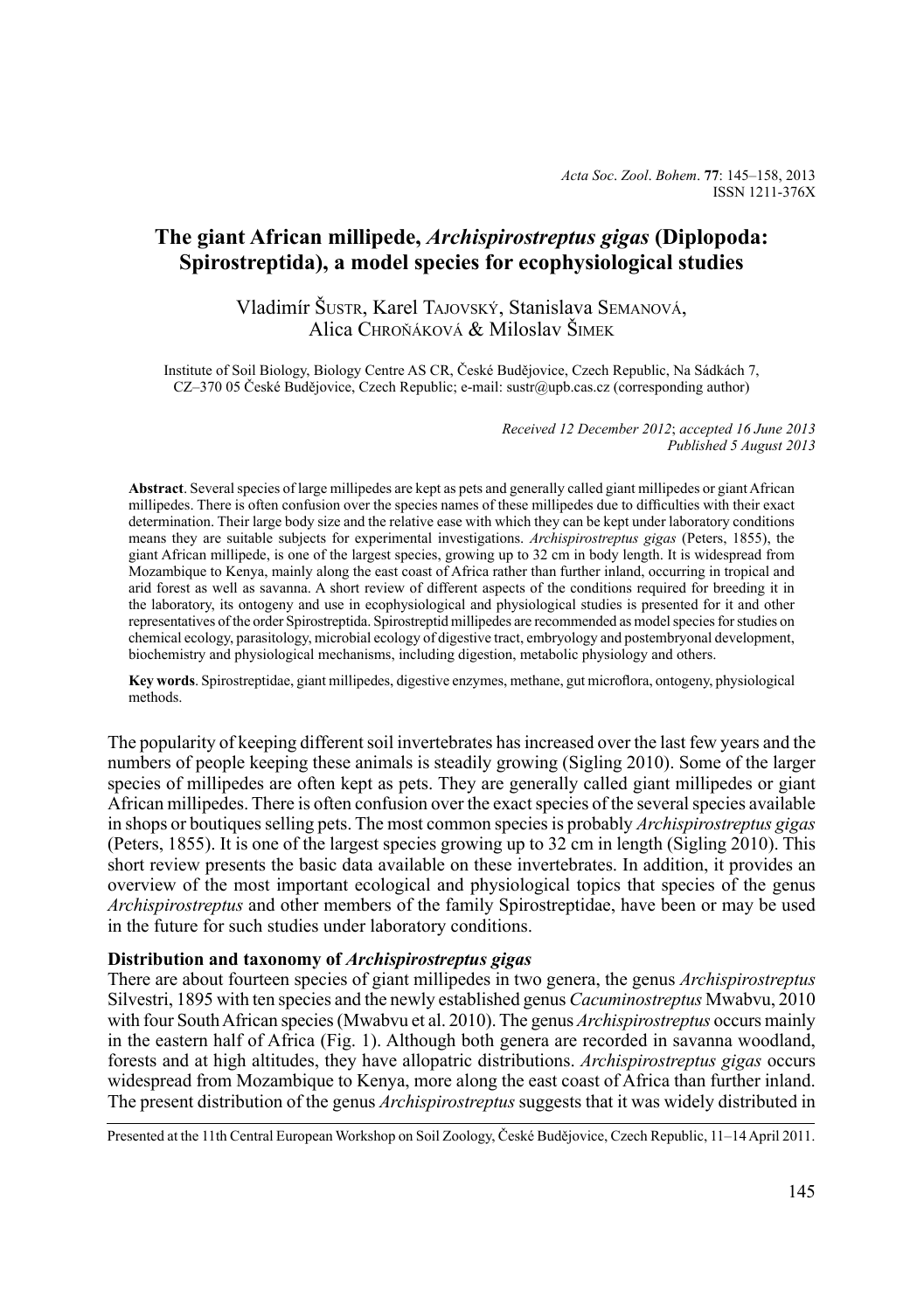the past before parts of Africa became drier in the late Pliocene or early Pleistocene. Now these animals occur in tropical and arid forests as well as savanna (Mwabvu et al. 2010).

The species identification of living specimens of giant millipedes based on external morphology is difficult due to some intra-specific variation in colour. Body colour of *A*. *gigas* is black or brown, as are the legs and antennae (Mwabvu et al. 2010). Reddish brown legs and antennae of some animals (Fig. 2) seems to correspond to the description of the smaller (body length 130–150 mm) species, *Archispirostreptus divergens* Krabbe & Enghoff, 1978, reported from Kenya (Mwabvu et al. 2010). However Sigling (2010) states that the antennae and legs of *A*. *gigas* are usually mahogany to rusty brown and often a little brighter than the rest of the body. Nevertheless to accurately determine the species one needs to examine the morphology of the gonopods of males, and in order to do this they have to be removed from the body cavity. Thus, in most of the studies that use live specimens in experiments it is uncertain whether the species have been correctly identified.



Fig. 1. The distribution of giant millipedes in Africa. Genus *Archispirostreptus* – striped and black areas, genus *Cacuminostreptus –* dark grey area. Black field represents distribution of *Archispirostreptus gigas*. Modified according to Mwabvu et al. (2010).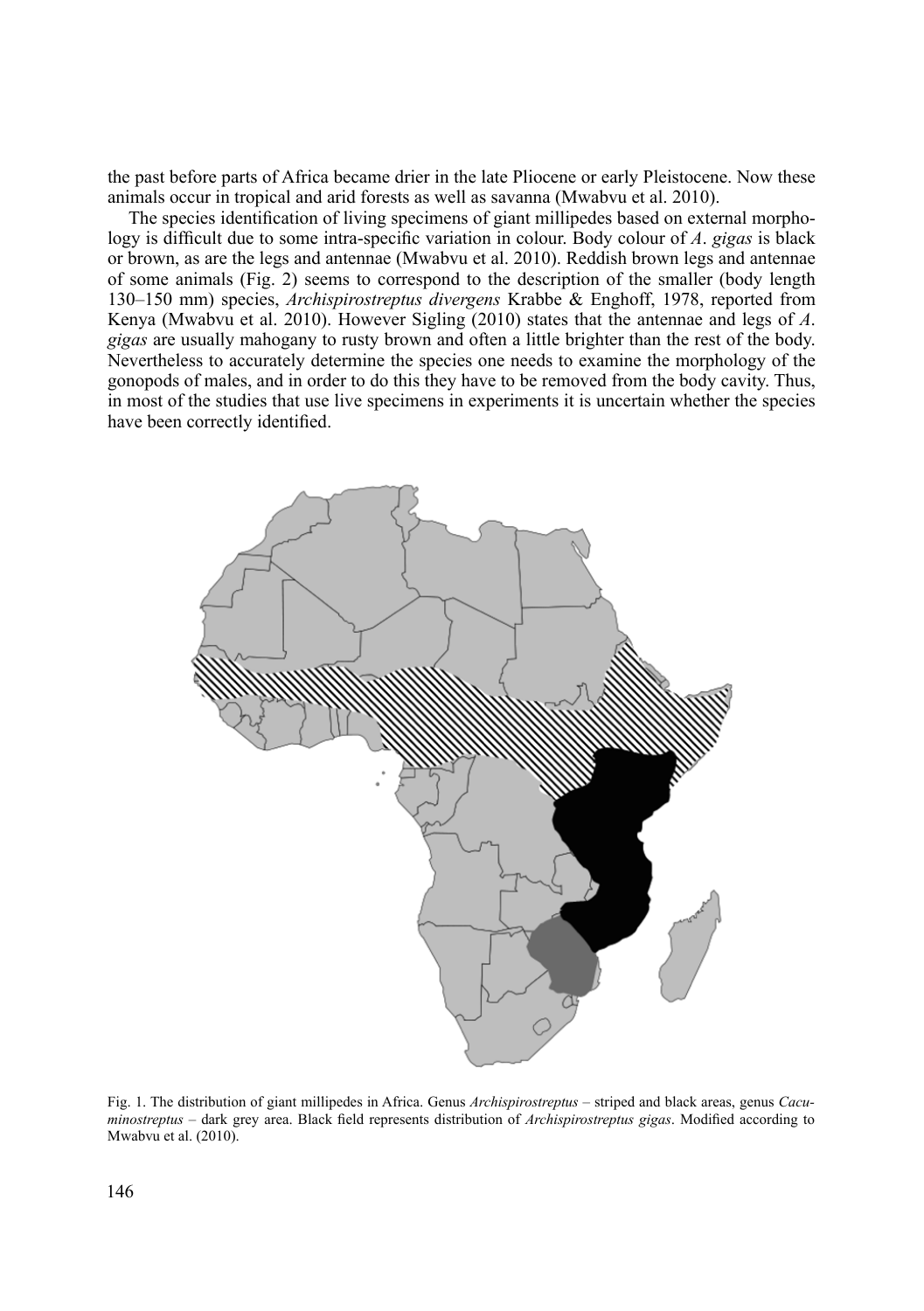

Fig. 2. A pair of *Archispirostreptus gigas* millipedes used for ecophysiological investigations at the Institute of Soil Biology (left – male, right – female). The photographs of adults (Figs. 2 and 3) obtained using a Canon EOS 600D camera, other photographs (Figs. 3AB and 4–7) were taken using an Olympus ZX61 stereomicroscope equipped with a DP20 camera.

### **Basic information on biology, ecology and breeding conditions**

In contrast to the popularity of this species among amateur breeders there is little information on different aspects of its biology published in the scientific literature. On the hand there is a lot of information of different levels of credibility dispersed in many different web pages, discussion forums, care sheets published by dealers and documents produced by breeders. The largest species, which belong to the genus *Archispiostreptus*, have been used as model species in many physiological studies. *A*. *gigas* reaches a body length of 130–320 mm, with an antennal length of 10–12 mm and maximum body width of 7–19 mm. Full-grown (adult) individuals have from 54 to 71 body segments. Adult males are smaller and darker than females, and their gonopods on the seventh segment are partially submerged into the body cavity.

A disadvantage of using these species in experiments may be their long life cycle. *A*. *gigas* is reported to have a lifespan of 5–7 (Oakland Zoo 2011) or even 7–10 years (McLeod 2011).

*Archispirostreptus gigas* occurs both in tropical and arid coastal forests or areas of coastal habitat with at least a few trees. It rarely reaches altitudes above 1000 m (Hoffman 2000). According to Sigling (2010) dry savannas with distinct dry and rainy seasons are also suitable habitats for this species. Giant millipedes are mostly active at night and live under rocks, in forest underbrush or burrow in the forest floor (Point Defiance Zoo 2011). The total abundance of spirostreptid species of millipedes in southern African savannas varies greatly between different types of habitat ranging from less than 1 to 35 individuals per square meter (Dangerfield & Telford 1996). A similar spirostreptid species to *Archispirostreptus* with a body mass of up to 20 g is *Alloporus uncinatus* Attems, 1914, which in rural areas of Zimbabwe can reach an abundance of 0.015 individuals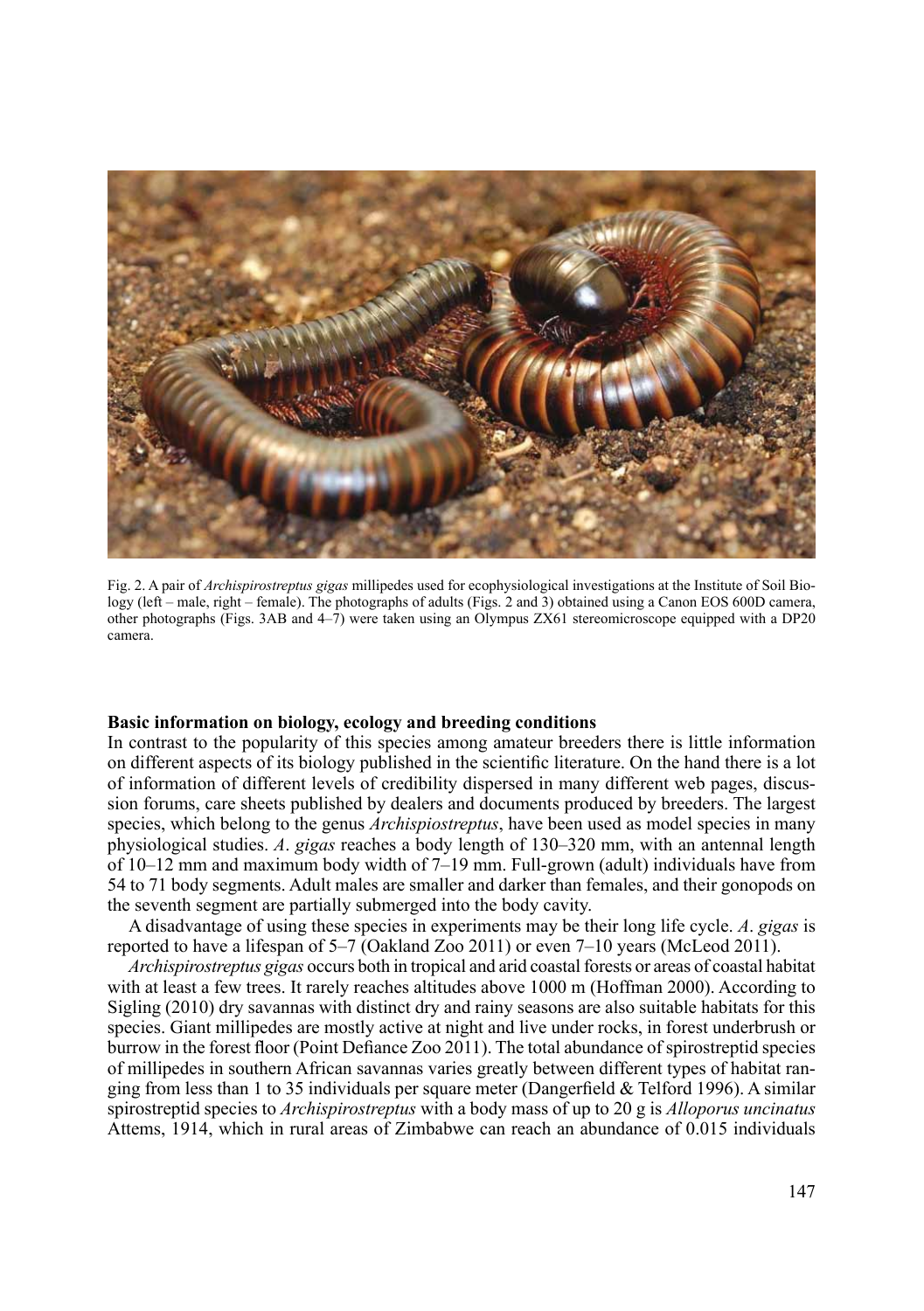per square meter (Mwabvu 1997). Most adult spirostreptids in savanna are active on the surface during the summer rainfall season in southern Africa (Dangerfield & Telford 1996).

For breeding *A*. *gigas* one does not have to supply them with water as they obtain this from their food providing the humidity is kept high. Some breeders suggest that one places a shallow dish of clean fresh water in the terrarium (Sigling 2010, McLeod 2011). The optimum width of the terrarium should be at least equal to the length of the biggest millipede and length at least twice that of the length of the biggest millipede and it is important that the substrate is about 10 cm deep as millipedes are burrowing animals. Sigling (2010) recommends that the substrate consists of wood or garden soil mixed with rotting hardwood litter and a small amount of sand and crushed cuttlefish bones or eggshells. The substrate should be regularly sprayed with water so that is always wet. Many breeders recommend a high temperature of between 24 and 28  $^{\circ}C$ , but it is also possible to keep millipedes at room temperature (e.g. 22 °C).

#### **Defence strategies**

Natural predators of giant millipedes seem to be birds, small mammals, frogs and reptiles. Defensive strategies of these animals include curling into a tight spiral and the secretion of an irritating liquid from repugnatory glands situated on the both sides of most body segments. The defence



Fig. 3. Curled up female of *Archispirostreptus gigas*. Details of (A) the position of the pore of a repugnatory gland opening on the side of a body segment marked by a white circle and (B) repugnatory glands in juvenile postembryonic stadium III.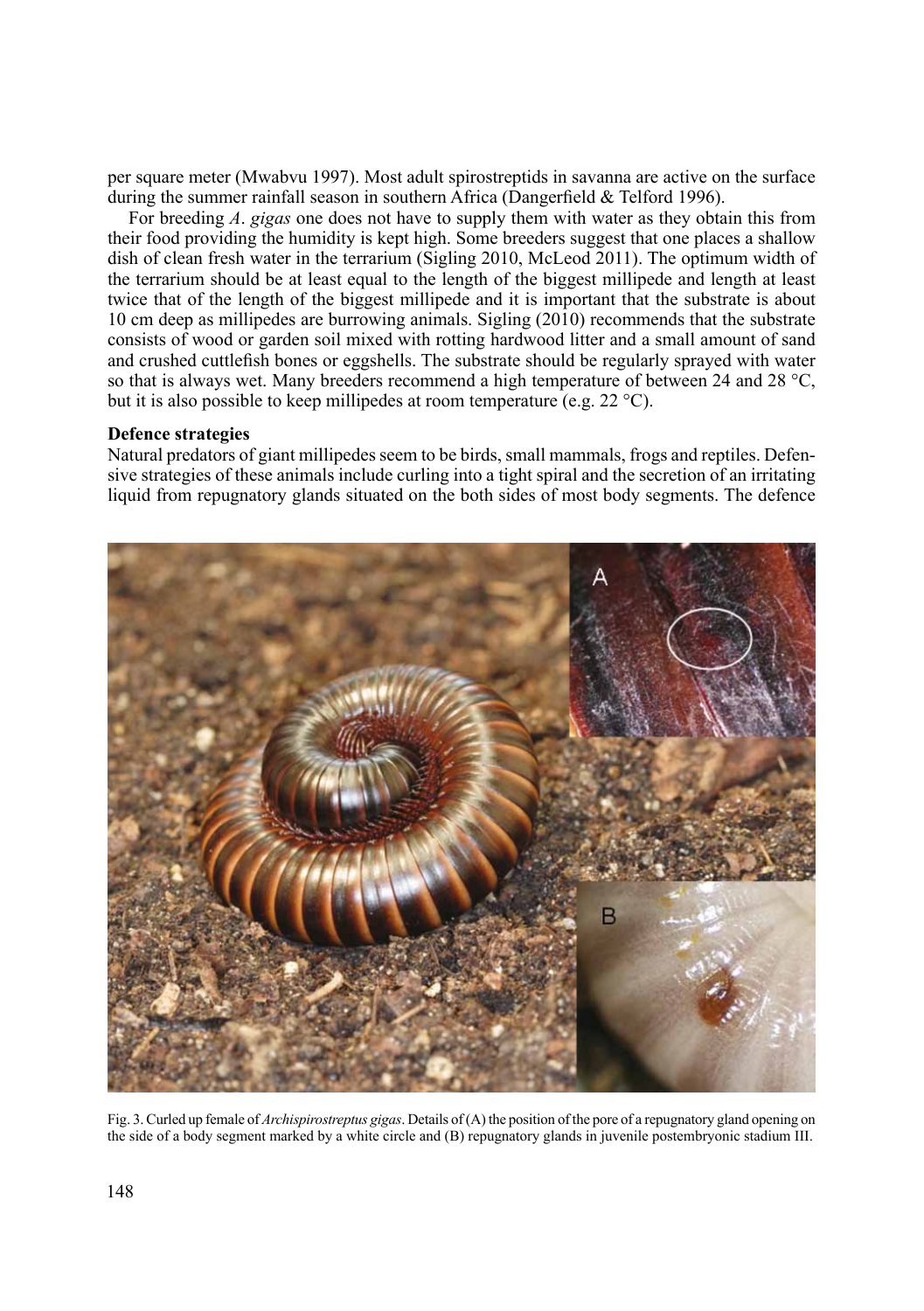glands consist of a paired spherical sac or reservoir that contains secretory cells, a simple duct and a valvular cuticular infolding that opens onto the lateral surface of the millipede via a pore (ozopore). This type of gland is present in millipedes belonging to the orders Callipodida, Spirobolida, Julida, Platydesmida and Polyzoniida (Hopkin & Read 1992, Ćurčić et al. 2009). These repugnatory glands are clearly visible under the lightly pigmented cuticle of freshly moulted juvenile stadia (Fig. 3). Benzoquinones and hydroquinones make up the main components of repugnatory secretions of millipedes belonging to the orders Julida, Spirobolida and Spirostreptida (Attygalle et al. 1993, Deml & Huth 1999, Arab et al. 2003). The chemical structures of these compounds are very similar (Deml & Huth 1999). The defensive fluid of *A*. *gigas* contains two benzoquinone components 2-methyl-3-methoxy- 1,4-benzoquinone and 2-methyl- 1,4-benzoquinone, as does that of *Archispirostreptus tumuliporus* (Karsch, 1881) and many other spirostreptid species (Barbier & Lederer 1957, Perissé & Salles 1970, Wood 1974, Smolanoff et al. 1975). It is likely that the secretions of the repugnatory glands of all spirostreptid millipedes have antifungal, antibacterial and anthelmintic properties as is recorded for particular species of this group of millipedes (Thomas 1957, Cohen et al. 1987, Williams et al. 1997). In the field the secretions of millipedes serve mainly as a defence against predatory arthropods and/or vertebrates (Eisner et al. 1978).

# **Commensals and parasites**

Spirostrepid millipedes often have commensalistic, paraphagic or phoretic mites on their body surfaces (Fig. 4). These mites are often imported into Europe together with the millipedes (Salmane & Telnov 2007). Most of these paraphages are probably mites belonging to the order Mesostigmata (e.g. Iphiopsididae), which are known to be common associates of spirostreptid millipedes, mainly species of the genus *Julolaelaps* Berlese, 1916 (Fain 1987, Ryke 2009, Farfan 2010). The feeding habits of these mites (parasitism or paraphagy) are uncertain (Hunter & Rosario 1988). At least four species of the genus *Julolaelaps* are reported as associates of *A*. *gigas* (Uppstrom & Klompen 2005, Kontschán 2005, Farfan 2010). All post-larval instars of these mites actively move around the body surface of the host and hide between the legs of the host when disturbed (Yoder & Klompen 2001).

Nematodes are also recorded as parasites of spirostreptid species. There are three new species of rhigonematid nematodes, *Brumptaemilius justini* Adamson &Anderson, 1985, *Waerebekeia simoni* Adamson &Anderson, 1985 (Rhigonematida, Rhigonematidae and Carnoyidae) and *Thelastoma gueyei* Koubková, Baruš, Matějusová, Hodová & Koubek, 2006 (Oxyurida, Thelastomatidae) recorded as parasites of *A*. *tumuliporus*. Species of the genus *Brumptaemilius* Dollfus, 1952 are specific parasites of the family Spirostreptidae, which only occur in Africa. Rhigonematid nematodes belonging to the genus *Abirovulva* Hunt 2002 also occur in the digestive tract and faecal pellets of some specimens of *A*. *gigas* (Baruš pers. comm.).

### **Feeding, digestion and gut microflora**

The food of giant millipedes in the field probably consists of mainly decaying plant matter and some fallen fruits and leaves, and rarely dead animals (Ziegler 2003, McLeod 2011). In captivity millipedes can be fed rotten fruit and vegetables such as the leaves of lettuce, cucumber, tomatoes, melon, peaches, bananas and some grains (Ziegler 2003). According to Sigling (2010) this species is omnivorous accepting all the food reported above. Laboratory observations reveal that millipedes prefer fresh or decaying vegetables to European leaf litter (oak and maple). A suitable source of calcium should be added to the diet (McLeod 2011). A wide range of food is utilized by savanna diplopods in southern Africa (Dangerfield & Telford 1996) from that of relatively poor quality to nutrient rich sources, such as, soil, tree leaf or grass litter, *Aloe* litter, algae, faeces, dead invertebrates and cotyledons of *Acacia* seedlings.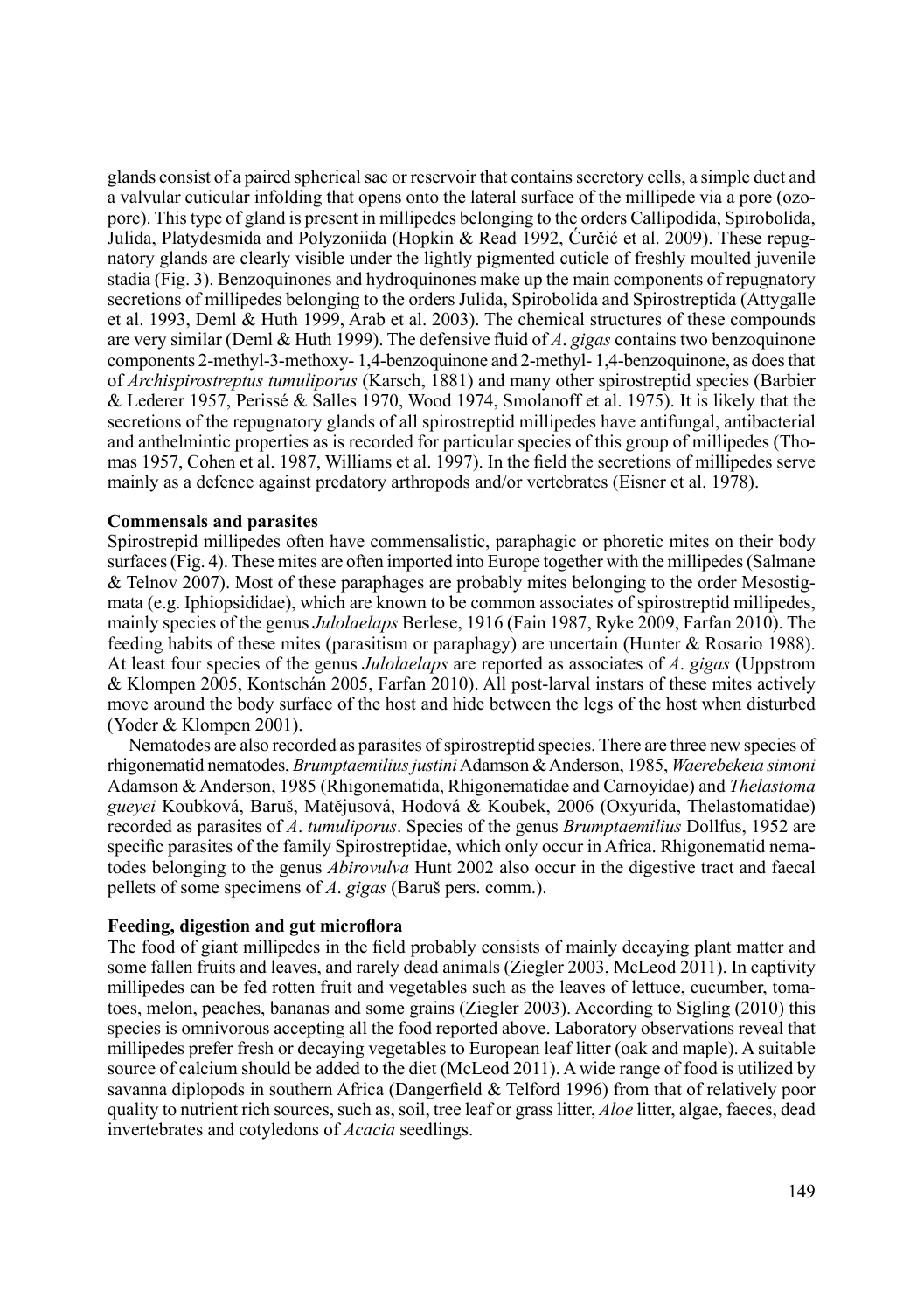In order, to account for the wide range of feeding preferences information on the digestive enzymes of this species is needed. A rich array of enzymest is reported in another member of the Spirostreptidae family, the American giant desert millipede *Orthoporus ornatus* (Girard, 1953). The following enzymes are active in the digestive tract of this species: mellibiase, raffinase, lactase, saccharase, maltase, trehalase, melezitase, salicylase, amylase, cellobiase, carboxymethyl cellulase and xylanase (Nunez & Crawford 1976). Most cellulose and hemicellulose degradation occurs in the midgut and pectin degradation occurs mainly in the hindgut. The hemicelluloses, β-glucosidases, Cx-cellulase and pectinase present in the gut of *O*. *ornatus* are probably of microbial origin, because treatment with antibiotics reduced <sup>14</sup>C cellulose breakdown (Taylor 1982). According to Hopkin & Read (1992) it is unlikely that millipedes have a permanent cellulolytic symbiotic microflora like termites and other insects, although they do have some sort symbiotic relationship with microorganisms (Byzov 2006).

A detailed study of the histology of the gut of *A*. *gigas* based on transmission electron microscopy and immunostaining revealed cell apoptosis and necrosis of the columnar digestive cells in the epithelium of its midgut (Sosinka  $\&$  Rost-Roszkowska 2010). While the foregut of millipedes is poorly populated with microorganisms and the peritrophic membrane in the midgut prevents micro-organisms gaining access to the midgut epithelium, the hindgut is a suitable environment for microbes (Byzov 2006). In the cuticle of the hindgut of Spirostreptidae (*O*. *ornatus*) there are numerous projections and depressions in which bacteria reside (Crawford et al. 1983). Oravecz et



Fig.4. Phoretic mites (cf. *Jululaelaps* sp.) on the body surface of an adult *Archispirostreptus gigas*.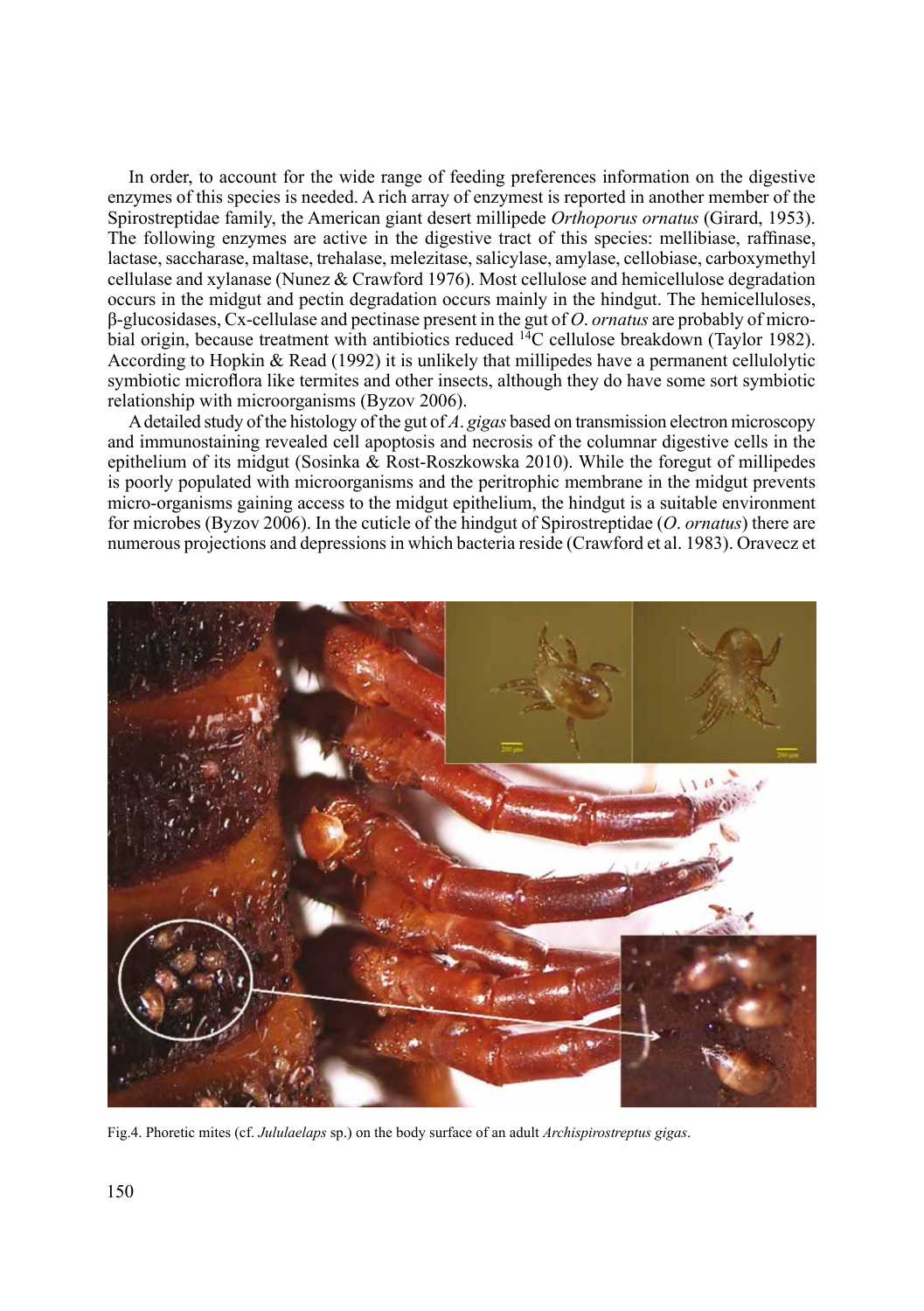al. (2002) characterized bacterial isolates from the faecal pellets of an undetermined spirostreptid millipede from Morocco using amplified ribosomal DNA-restriction analysis (ARDRA) and by sequencing the 16S rRNA gene. The faecal microbial community is dominated by members of the class Actinobacteria, with most of the strains belonging to the genera *Rhodococcus*, *Cellulomonas* and *Leifsonia*. Many of these species in the intestine of millipedes can potentially break down complicated food polymers, such as cellulose, lignin and chitin. Byzov (2006) only mentions the methanogenic and cellulolytic microflora of spirostreptids in his review of the intestinal biota of millipedes. Further research in this field is needed.

# **Methane production and methanogenic microorganisms**

Giant millipedes are suitable model species for studies on the role of invertebrates in methane production. Methane is produced in the digestive tract of invertebrates by microorganisms (anaerobic methanogenic Archaea) (Hackstein & Stumm 1994). This is also the case for large tropical millipedes. Two members of the Spirostreptidae, *Orthoporus* sp. and *Rhapidostreptus virgator*  (Silvestri, 1907) produce methane and hydrogen. The hindguts of these species contain free methanogenic bacteria and protozoa (*Nyctotherus* type ciliates) with intracellular methanogens (Hackstein & Stumm 1994). Each ciliate cell contains more than 4000 methanogens, which are also present in the cysts of ciliates (Hackstein et al. 2006). Recently the millipede *A*. *gigas* was used as a model species in a project studying the production of methane and microbial ecology of methanogenic Archaea living in the digestive tract of invertebrates.

# **Reproduction and development**

In captivity *A*. *gigas* reproduces readily if provided with a moist substrate and kept in warm conditions (Sigling 2010). Mating behaviour of this species, including meeting, courting, insemination and release, is reported by Mazer (1996) and filmed and analyzed in detail by Moresco et al. (2004). The whole mating sequence takes about 35 minutes. Mating occurs only in spring and autumn (Ziegler 2003). Probably their reproduction is synchronized with particular seasonal changes (Dangerfield & Telford 1996). Egg laying can be triggered by simulating a short period of drought followed by an increase in moisture (Sigling 2010). Eggs are deposited in holes burrowed into the substrate and every egg is contained in a separate capsule (Ziegler 2003). Probable function of this capsule (ootheca) may be protection against desiccation and whether it provides any protection against microbial infection is questionable because dead eggs of *Plusioporus setiger* (Broelemann, 1901) covered by fungus inside their ootheca have been recorded (Fontanetti & Zirondi 2000). The ootheca is most probably created at least partly from faecal material (Fontanetti & Zirondi 2000) and may contain intestinal microflora.

However, some eggs may be found lying free on the substrate without a capsule. The eggs have a diameter of about 2.5 mm and are yellow-white and glossy (Fig. 5). They need about 1–2 months (Sigling 2010) or even up to six weeks (Ziegler 2003) to complete their development.

A morphological investigation of the head of an embryo of a species of *Archispirostreptus* from South Africa was published at the beginning of the twentieth century (Robinson 1907). The morphological changes during ontogenesis and their timing have not been fully described so far for *A*. *gigas*. The course of early postembryonal development in *A*. *gigas* is similar to that described by Fontanetti & Zirondi (2000) for the spirostreptid species *P*. *setiger*. For other species of spirostreptids, Bercovitz & Warburg (1985) record the developmental patterns in two populations of *Archispirostreptus syriacus* (Saussure, 1859) in Israel and Crawford et al. (1987) the life histories of three subtropical spirostreptids from arid regions: *O*. *ornatus*, *Archispirostreptus tumuliporus judaicus* (Attems, 1927) and *Harpagophora nigra* (Attems, 1914). The body size of *A*. *gigas* makes it an ideal subject for detailed studies on individual development. The pupoid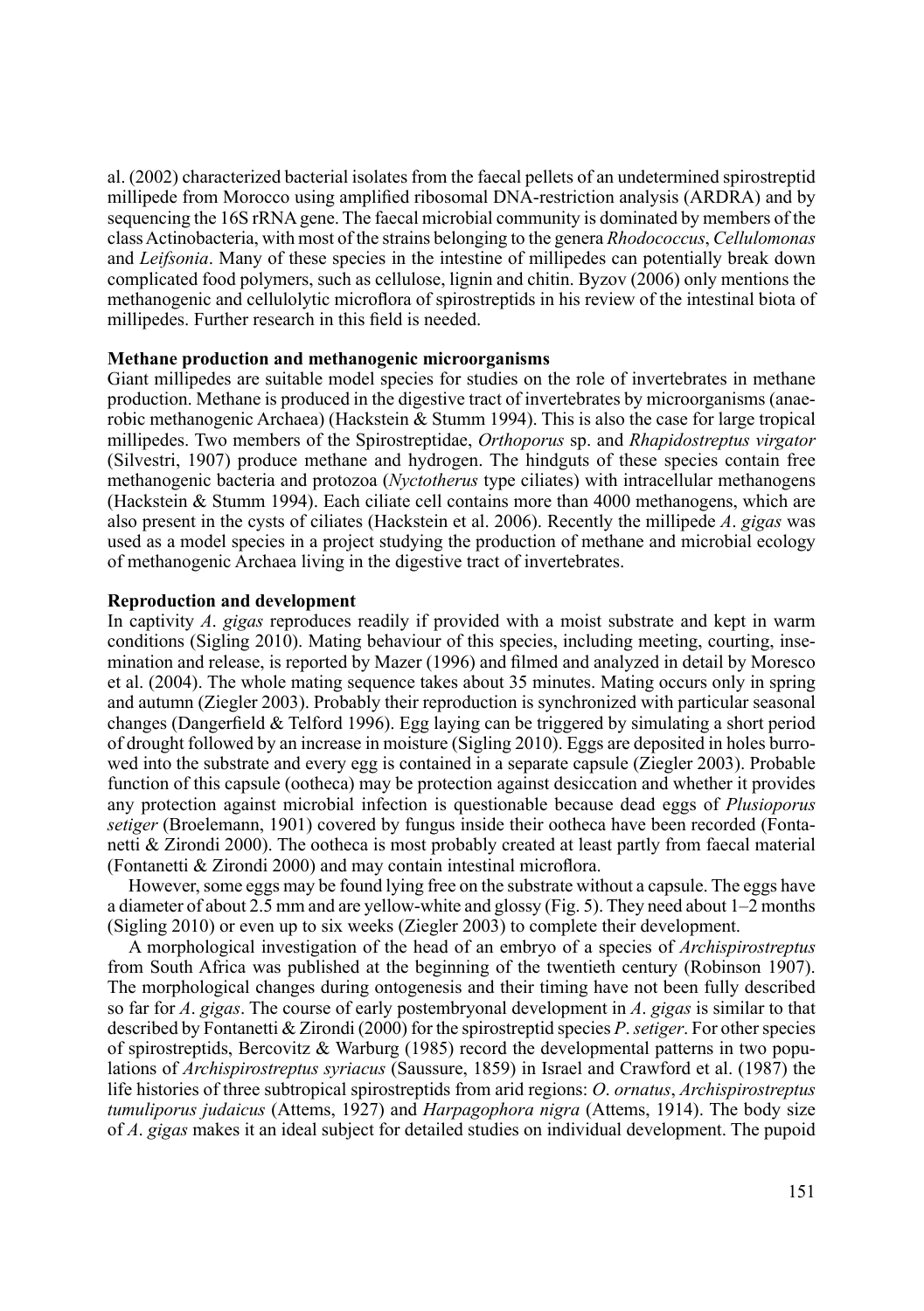that emerges from an egg is surrounded by an embryonic cuticle, is white, almost motionless but rapidly increases in volume and has an ocular spot and rudiments of both antennae and three pairs of legs (Fig. 6). First juvenile stages of spirostreptids remain inside the ootheca (Fontanetti & Zirondi 2000). It is possible to see the adding of new body segments, repugnatory glands and changes in the arrangement of ocelli in the juvenile stages of *A*. *gigas* (Fig. 7). The first four body segments bear five pairs and each of the following segments two pairs of legs. Several apodous rings (without pairs of legs) often form a hardly distinguishable "growth zone" in the posterior region of each new instar (Fontanetti & Zirondi 2000). The number of body rings added in each subsequent moult fluctuates around five. After moulting the exuviae are consumed by larvae probably to recycle calcium and other substances. The postembryonic development of spirostreptids is most probably hemianamorphic (Fontanetti & Zirondi 2000). The whole development from egg to maturity is reported to take about two years (Ziegler 2003). In the early stages one row of ocelli is added at every moult with the number increasing by one after each ecdysis. Ocelli in the ocular field form an almost regular triangle (Fig. 7).

The eye fields in millipedes are of the "row by row type" present in Trilobita and Xiphosura (Harzsch & Hafner 2006). This form of development corresponds to the general scheme observed in other millipedes reviewed by Blower (1985) and Enghoff et al. (1993). Specifically in *A*. *gigas*  the increase in numbers of ocelli results in a triangular eye field with the peak (the oldest ocellus) posterior and somewhat ventral to the base of the antennae (Harzsch et al. 2007). At every moult



Fig. 5. Egg of *Archispirostreptus gigas* lacking a soil capsule.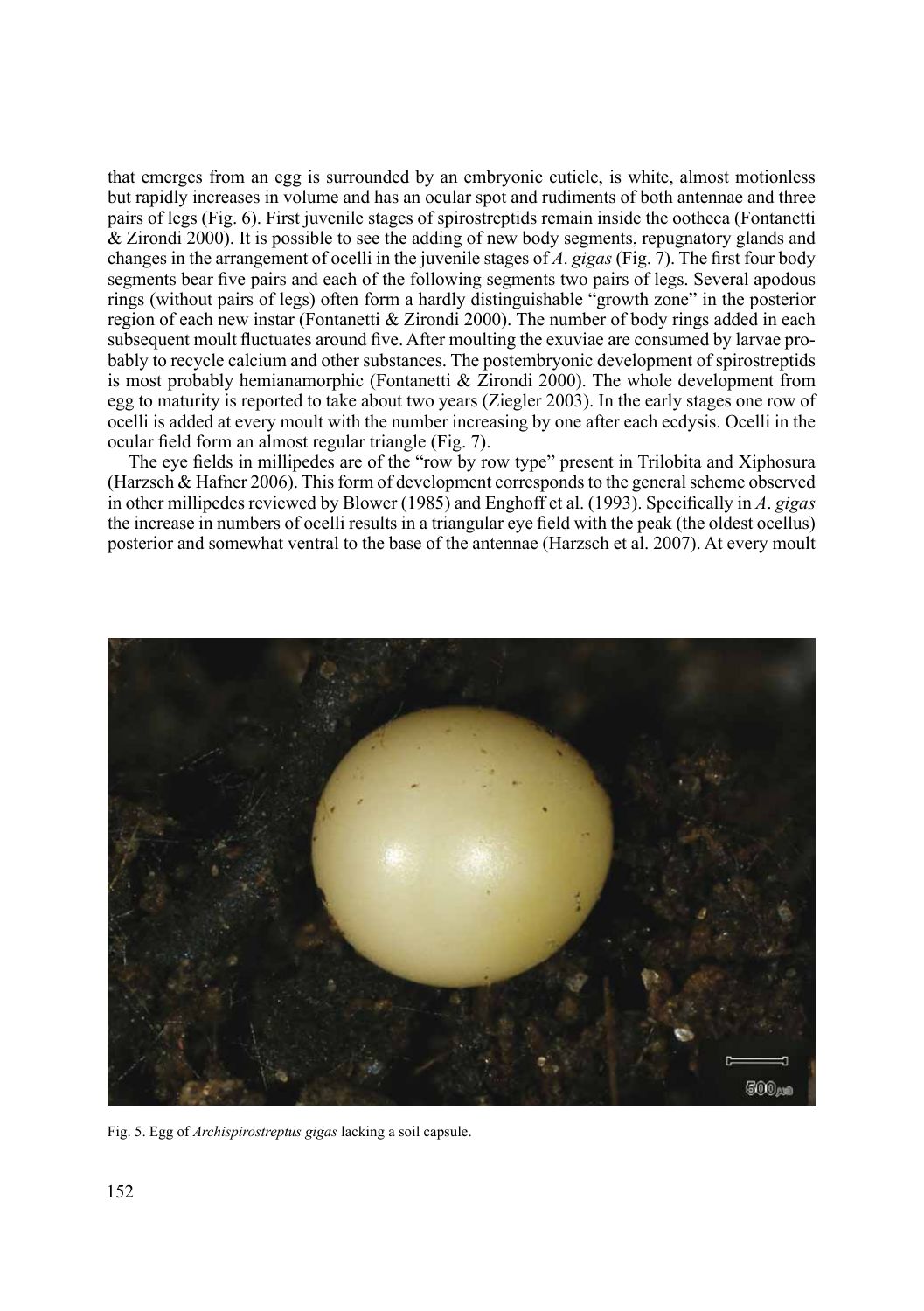

Fig. 6. Pupoid stage of *Archispirostreptus gigas* with ocular spots (oc) and rudiments of antennae (an) and three pairs of legs (le).

another row of ocelli develops at the base of the ocular field containing one more ocellus than in the previous row. The shape of the ocular field becomes half moon like and surrounds the base of the antennae in older stages. Harzsch et al. (2007) recorded the proliferation of cells in the developing eyes of *A*. *gigas* by in vivo labelling using the mitosis marker bromodeoxyuridine.

The results of this study of this species of millipede indicate that it is a suitable model for morphogenetic studies. Janssen & Damen (2006) were the first to isolate the Hox genes from a millipede and determine their patterns of expression, which determine the identity of each segment. Recently one of these genes (Ubx) was sequenced for *A*. *gigas* (Ronshaugen et al. 2002).

Another aspect of individual development are the physiological mechanisms regulating the energy demands of morphogenetic processes. Moulting of millipedes is frequently synchronized with climatic conditions (Fontanetti & Zirondi 2000). The control of the moulting cycle is probably hormonal but the responsible hormones and sites of their production are unknown (Hopkin & Read, 1992). Five types of neurosecretory cells have been identified in the brain of *A*. *syriacus*  using cytochemical techniques and electron microscopy (Warburg & Rosenberg 1983).

Because of its large size it is likely that *A*. *gigas* requires large amounts of energy for development. The energy budget and metabolic aspects of development, however, have only been studied for another species of spirostreptid. The respiration rate decreases before moulting in *O*. *ornatus*. The total annual respiratory metabolism of this species is estimated to be 1332 cal×g<sup>-1</sup>×year<sup>-1</sup>.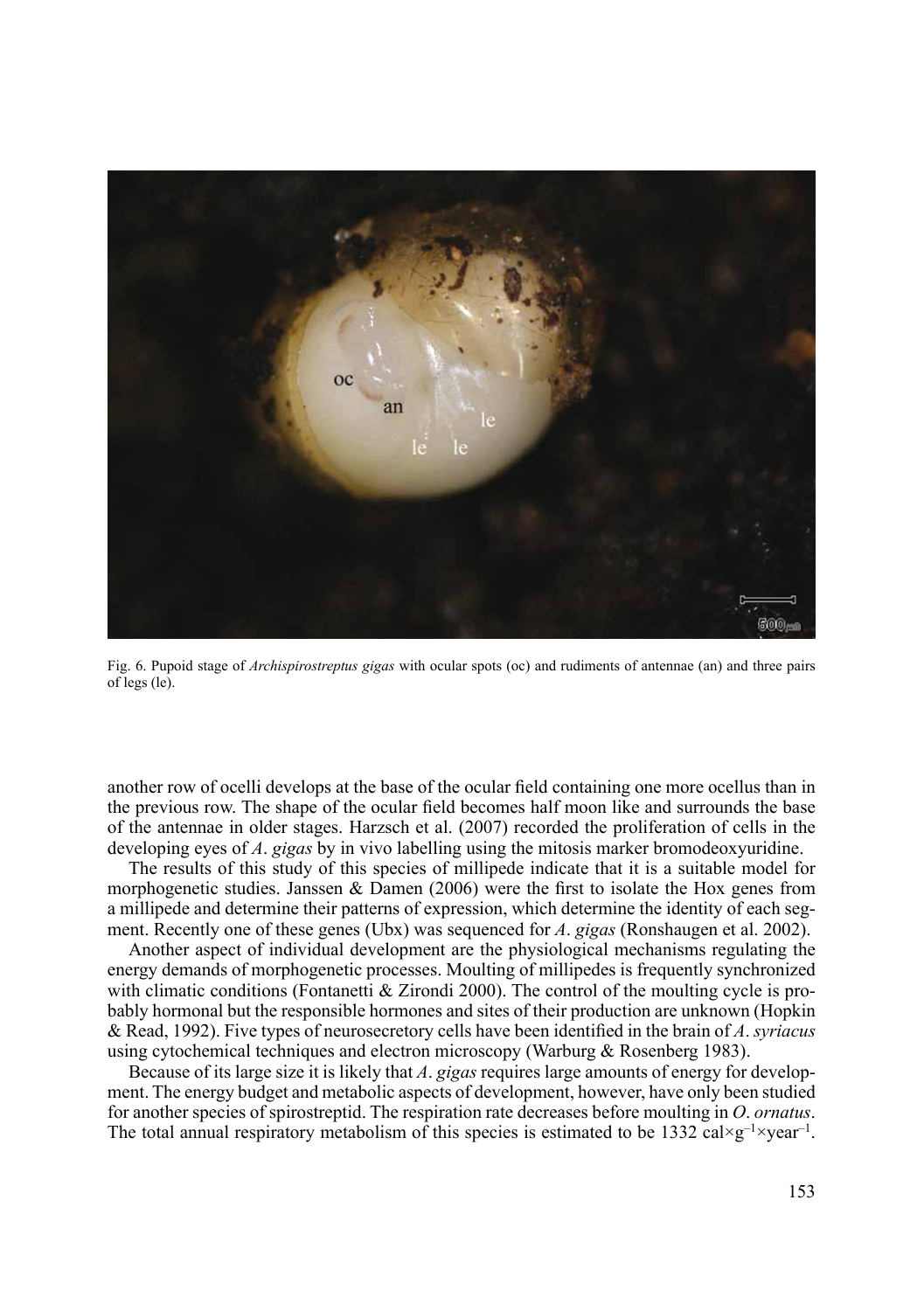

Fig. 7. The juvenile stadium III of *Archispirostreptus gigas* with exuvium of the previous stadium. Details of legs on the posterior part of the body (A), repugnatory glands (B) and ocular field with pigmented ocelli (C).

Seasonal changes in the rate of respiration seem to follow annual changes in ambient temperature (Wooten & Crawford 1974).

# **Physiological studies on spirostreptid millipedes**

There are several studies on the effect of different factors on the metabolic rate of giant millipedes, in particular, body size and temperature (Dwarakanath 1971, Wooten & Crawford 1974, Penteado et al. 1991, Webb & Telford 1995), hypoxic conditions (Penteado 1987, Penteado & Hebligberaldo 1991), locomotory activity and photoperiod (Boccardo & Penteado 1995) and gender (Wooten & Crawford 1974, Penteado et al. 1991).

There is an increase in the concentration of sugar in the haemolymph and an associated decrease in glycogen and total carbohydrates and increase phosphorylase activity in the fat body of *Spirostreptus asthenes* Pocock, 1892 following the injection of crustacean hyperglycemic hormone, which indicates that the hormonal regulation of energy metabolism is similar in all arthropods (Reddy 1991). Measurements of the respiratory quotient of *O*. *ornatus* revealed seasonal differences in the use of different metabolic reserves (Wooten & Crawford 1974).

The haemolymph and hemocytes of spirostreptids are the subjects of many other physiological studies. The properties of haemolymph, such as protein content, electrophoretic variability of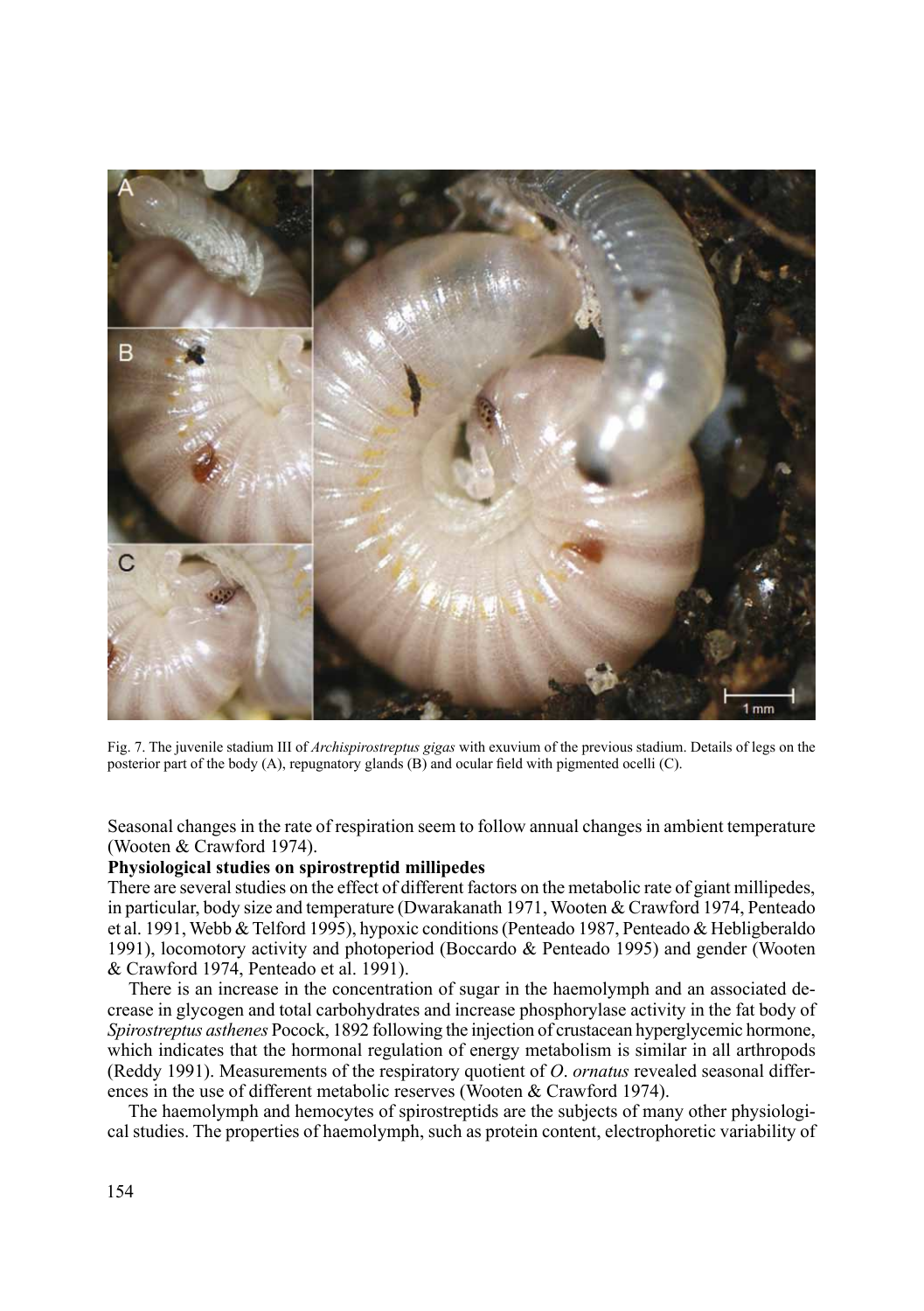haemolymph proteins, osmolarity and pH are reported by (Xylander 2009a) and compared with those of other species of millipedes and centipedes. In the haemolymph of millipedes, including the spirostreptids *R*. *virgator* and *Triaenostreptus triodus* (Attems, 1909) there are antibacterial substances active against gram-positive and gram-negative bacteria (Xylander 2009b). Some properties of these antibacterial agents, such as their resistance to heat, molecular weight and lysozomal activity are reported by Xylander (2009b). These findings indicate that spirostreptid millipedes might be interesting models for studying the immune defence mechanisms of invertebrates.

Kusche & Burmester (2001) report the first sequence for a haemocyanin of a species of *Spirostreptus*. Haemocyanins are copper-containing respiratory proteins of Arthropoda, which previously were mainly studied in the Chelicerata and Crustacea. Although spirostreptids have a well developed tracheal system there is a large amount of haemocyanin in the haemolymph of species of *Spirostreptus* and two other related species. It is likely that haemocyanins occur in all Myriapoda (Kusche  $\&$  Burmester 2001). Thus, unlike in insects, the evolution of a tracheal system in myriapods was not accompanied by the loss of haemolymph respiratory pigments. Molecular phylogenetic analyses of haemocyanin sequences reveal interesting information about the phylogeny of arthropods. These analyses indicate a monophyletic origin of all arthropod hemocyanins, most likely from a phenoloxidase-like ancestor.

The phenoloxidase system is an important defence mechanism of arthropods, which results in the polymerization and deposition of melanin around foreign particles. The phenoloxidase system of the spirostreptid *R*. *virgator* was studied by Xylander & Bogusch (1997).

Vitellogenin, the precursor protein of yolk and its product vitellin occur in the haemolymph, fat body of females and mature oocytes in *S*. *asthenes* (Prasath & Subramoniam 1991). The vitellogenesis in *S*. *asthenes* is similar to that in insects.

The adaptation of desert spirostreptids to dry and hot environments has attracted the attention of ecophysiologists. The ultrastructure of their integument plays an important role in determining their resistance to desiccation (Walker & Crawford 1980). The coordination of feeding and locomotory activity with changes in diurnal temperature by the desert millipede *O*. *ornatus* is reported by Wooten et al. (1975). The consumption of oxygen, evaporative water loss and other aspects of water balance and aestivation in *Alloporus bilobatus* Schubart, 1966 are reported by Webb & Telford (1995).

This extensive list of topics studied using several species of spirostreptids indicates the considerable potential of species of *Archispirostreptus* in further physiological studies. In addition to the recent investigations into the production of methane by the microbial microflora of *A*. *gigas* there have been several bioenergetical studies on the development of these large millipedes. These include studies on the mechanisms by which they digest resistant plant polysaccharides and the screening for new cellulases of animal origin. Other studies on respiration have focused on the role of haemocyanin and the tracheal system, genetical control of morphogenetic processes during development and immune responses including the antibiotic functions of haemolymph and that provided by the repugnatory glands, which are very interesting and perspective fields for future physiological research on these fascinating animals.

#### A c k n o w l e d g e m e n t s

The authors thank Michelle Hamer and Tarombera Mwabvu (Durban, South Africa) for kindly providing literature, data on distribution and for valuable discussions on giant millipedes. This research was funded by project No. 526/09/1570 of the Czech Science Foundation. The language of the manuscript was kindly checked by Professor Anthony F. G. Dixon (Norwich, UK).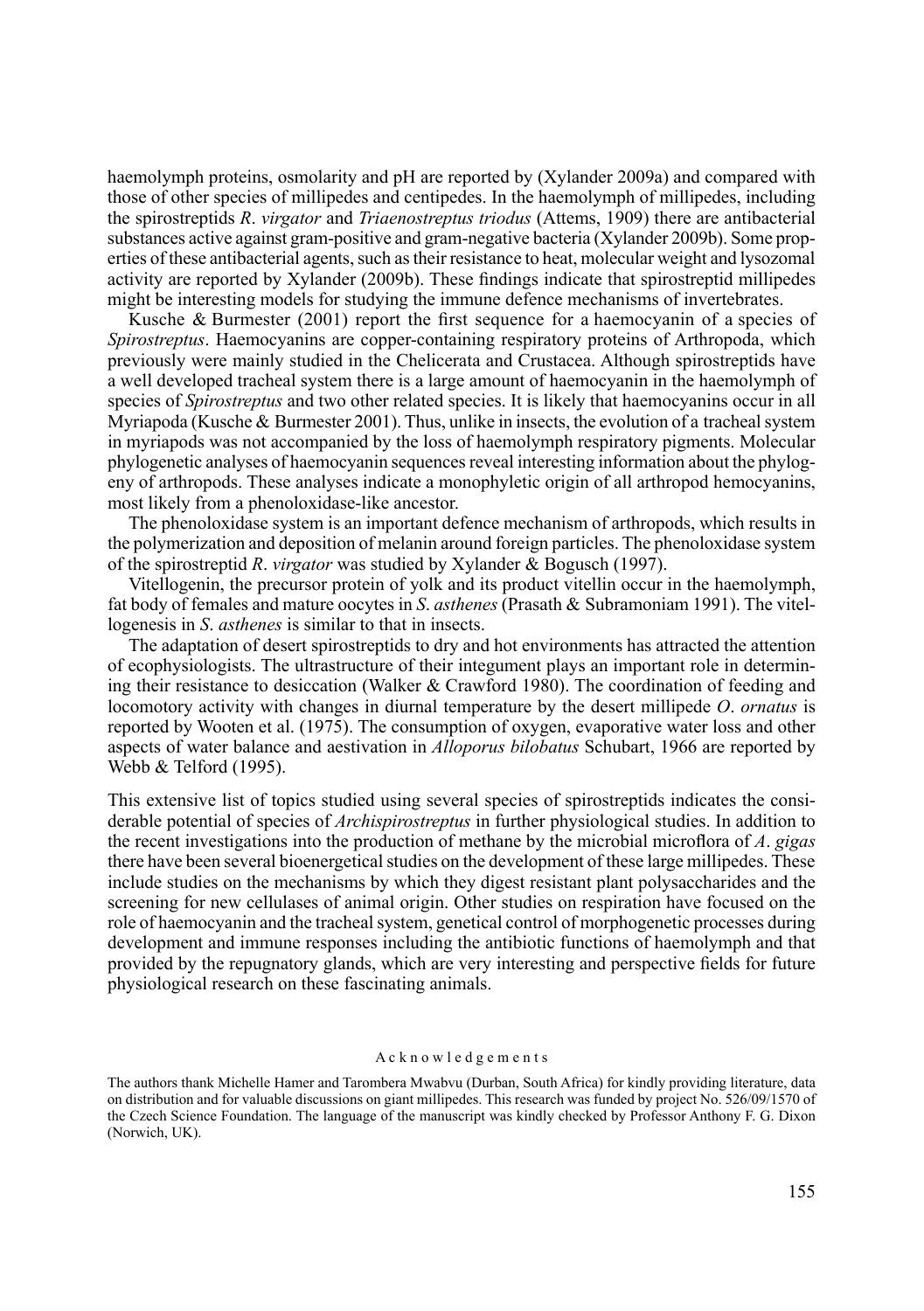#### **REFERENCES**

- ArabA., Zacarin G. G, Fontanetti C. S., Camargo-Mathias M. I., Dos Santos M. G. & CabreraA. C. 2003: Composition of the defensive secretion of the Neotropical millipede Rhinocricus padbergi Verhoeff 1938 (Diplopoda: Spirobolida: Rhinocricidae). *Entomotropica* **18**: 79–82.
- AttygalleA. B., Xu S., Meinwald J. & Eisner T. 1993: Defensive secretion of the millipede Floridobolus penneri. *Journal of Natural Products* **56**: 1700–1706.
- BARBIER M. & LEDERER E. 1957: On the benzoquinones of the venom of three species of myriapods. *Biohimiâ* 22: 221–225.
- BERCOVITZ K. & WARBURG M. R. 1985: Developmental patterns in two populations of the millipede Archispirostreptus syriacus (De Saussure) in Israel (Diplopoda). *Bijdragen tot de Dierkunde* **55**: 37–46.
- Blower J. G. 1985: *Millipedes*. *Synopses of the British Fauna* (*New Series*) *35*. Leyden: E. J. Brill/W, Backhuys, 242 pp.
- BOCCARDO L. & PENTEADO C. H. S. 1995: Locomotor and metabolic activities of Gymnostreptus olivaceus (Diplopoda, Spirostreptida) at different photoperiod conditions. *Comparative Biochemistry and Physiology* **112:** 611–617.
- Byzov B. A. 2006: Intestinal microbiota of millipedes. Pp.: 89–112. In: Konig H. & Varma A. (eds.): *Intestinal Microorganisms of Termites and Other Invertebrates*. Berlin: Springer, 483 pp.
- Cohen S. M., Chali Y., Britigan B. E., McKenna W., Adams J., Sevendsen T., Bean K., Hassett D. J. & Sparling F. P. 1987: Role of extracellular iron in the action of the quinone antibiotic streptonigrin: mechanisms of killing and resistance of Neisseria gonorrhoeae. *Antimicrobial Agents and Chemotheapy* **31**: 1507–1513.
- Crawford C. S., Bercovitz K. & Warburg M. R. 1987: Regional environments, life-history patterns and habitat use of spirostreptid millipedes in arid regions. *Zoological Journal of the Linnean Society* **89**: 63–88.
- Crawford C. S., Minion G. P. & Bayers M. D. 1983: Intima morphology, bacterial morphotypes, and effects of annual molt on microflora in the hindgut of the desert millipede Orthoporus ornatus (Girard) (Diplopoda: Spirostreptidae). *International Journal of Insect Morphology and Embryology* **23**: 253–260.
- Ćurčić B. P. M., Makarov S. E., Tešević V. V., Jadranin M. B. & Vujisić L. V. 2009: Identification of secretory compounds from the European Callipodidan species Apfelbeckia insculpta. *Journal of Chemical Ecocogy* **35**: 893–895.
- DANGERFIELD M. J. & TELFORD S. R. 1996: The ecology of savanna millipedes in southern Africa. Pp.: 617–625. In: Geoffroy J.-J., Mauriės J. P. & Nguyen Duy - Jacquemin M. (eds.): *Acta Myriapodologica*. *Mémoire du Muséum National d*'*Histoire Naturelle*, *Paris* **169**: 1–682.
- Deml R. & Huth A. 1999: Benzoquinones and hydroquinones in defensive secretions of tropical millipedes. *Naturwissenschaften* **87**: 80–82.
- Dwarakanath S. K. 1971: The influence of body size and temperature upon the oxygen-consumption in the millipede Spirostreptus asthenes (Pocock) (Myriap., Diplop., Spirostreptidae). *Comparative Biochemistry and Physiology* **38:** 351–358.
- EISNER T., ALSOP D., HICKS K. & MEINWALD J. 1978: Defensive secretions of millipedes. Pp.: 41–72. In: BETTINI S. (ed.): *Handbook of Experimental Pharmacology*. *Volume 48*. Berlin: Springer, 940 pp.
- ENGHOFF H., DOHLE W. & BLOWER J. G. 1993: Anamorphosis in millipedes (Diplopoda) the present state of knowledge with some developmental and phylogenetic considerations. *Zoological Journal of the Linnean Society* **109**: 103–234.
- Fain A. 1987: Notes on mites associated with Myriapoda 2. Four new species of the genus Julolaelaps Berlese, 1916 (Acari, Laelapidae). *Bulletin de l'Institut Royal des Sciences Naturelles de Belgique*, *Entomologie* **57**: 203–208.
- Farfan M. A. 2010: *Some Aspects of the Ecology of Millipedes* (*Diplopoda*). Unpubl. Thesis. Columbus: Ohio State University, 100 pp.
- FONTANETTI C. S. & ZIRONDI M. C. 2000: Initial development of the diplopod Plusioporus setiger (Broelemann, 1901) under populational expansion in coffee plantations (Spirostreptida, Spirostreptidae). *Arquivos do Instituto Biológico São Paulo* **67**: 55–62.
- Hackstein J. H. P., Van Allen T. A., Rosenberg J. 2006: Methane production from terrestrial arthropods. Pp.: 155–182. In: Konig H. & Varma A. (eds): *Intestinal Microorganisms of Termites and Other Invertebrates*. Berlin: Springer, 483 pp.
- Hackstein J. H. P. & Stumm C. K. 1994: Methane production in terrestrial arthropods. *Proceedings of the National Academy of Sciences of the United States of America Microbiology* **91**: 5441–5445.
- Harzsch S. & Hafner G. 2006: Evolution of eye development in arthropods: Phylogenetic aspects. *Arthropod Structure and Development* **35**: 319–340.
- HARZSCH S., MELZER R. R. & MÜLLER C. H. G. 2007: Mechanisms of eye development and evolution of the arthropod visual system: the lateral eyes of Myriapoda are not modified insect ommatidia. *Organisms*, *Diversity and Evolution* **7**: 20–32.
- Hoffman R. L. 2000: Millipedes. Pp. 211–218. In: Burgess N. D. & Clarke G. P.: *The Coastal Forests of Eastern Africa*. Cambridge & Gland: IUCN, 443 pp.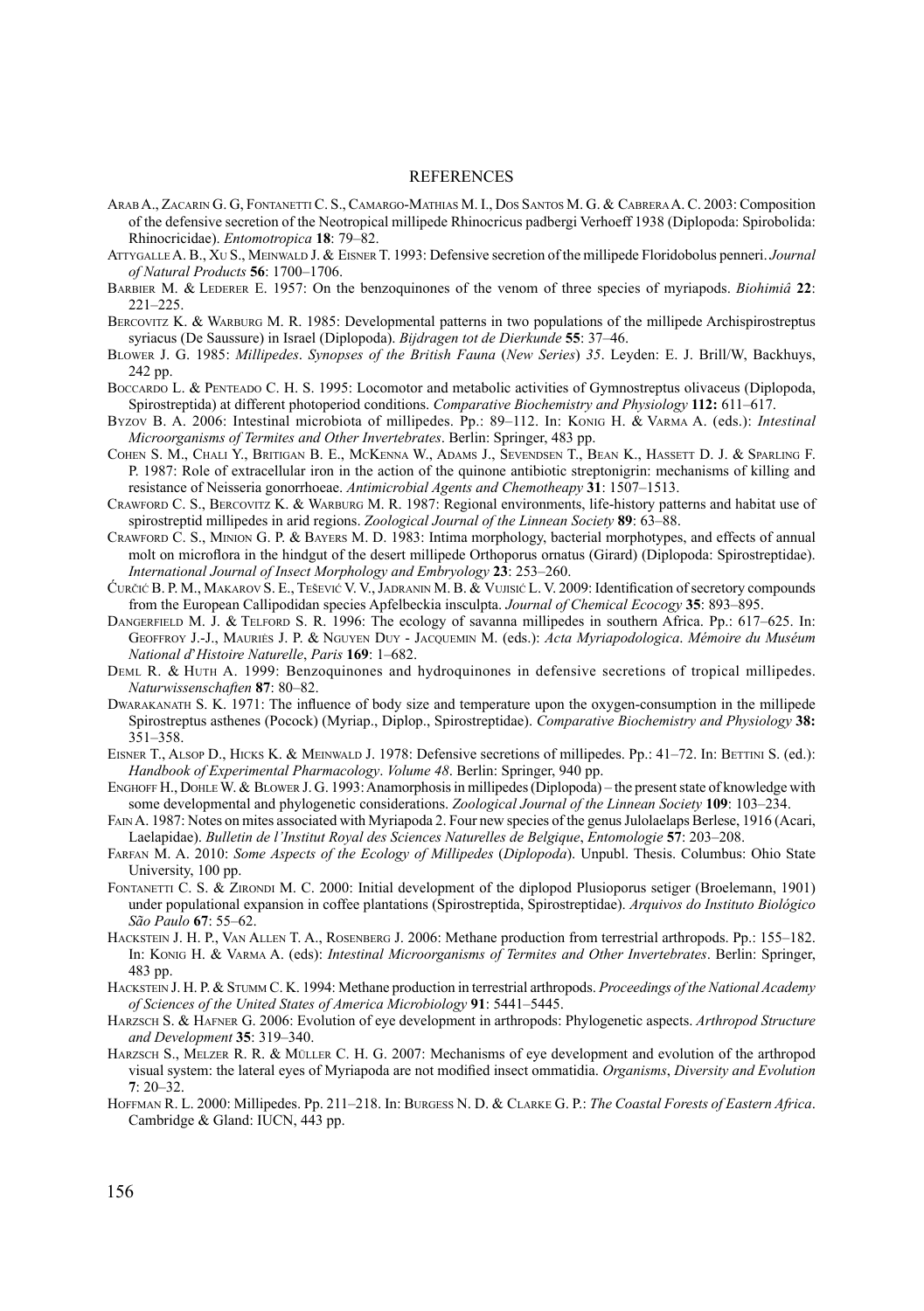Hopkin S. & Read H. 1992: *The Biology of Millipedes*. Oxford: University Press, 233 pp.

- Hunter P. E. & Rosario R. M. T. 1988: Associations of Mesostigmata with other arthropods. *Annual Review of Entomology* **33**: 393–417.
- Janssen R. & Damen W. G. M. 2006: The ten Hox genes of the millipede Glomeris marginata. *Development Genes and Evolution* **216**: 451–465.
- KONTSCHÁN J. 2005: Two species of Julolaelaps Berlese, 1916 (Acari: Mesostigmata: Laelapidae) associated with millipedes from Kenya. *Annales Historico-naturales Musei Nationalis Hungarici* **97**: 257–260.
- Kusche K. & Burmester T. 2001: Diplopod hemocyanin sequence and the phylogenetic position of the Myriapoda. *Molecular Biology and Evolution* **18**: 1566–1573.
- Mazer C. 1996: Biology, captive propagation and display of the African millipede (Spirostreptida; Spirostreptidae). Pp.: 670–672. In: Anonymous (ed.).: *Proceedings of American Zoo and Aquarium Association Regional Conference Invertebrates in Captivity*, *August 1–4*, *1996*. Tucson: Sonoran Arthropod Studies Institute, 852 pp.
- McLeod L. 2011: *Keeping Giant Millipedes as Pets*. *About*.*com Exotic Pets*. URL: http://exoticpets.about.com/cs/ centipedes/a/millipedes.htm.
- MORESCO N., MINELLIA. & MORETTO E. 2004: African giant black millipede Archispirostreptus gigas (Peters, 1985) mating behaviour. P.: 1. In: Anonymous (ed.): *Proceedings of the 12th Invertebrates in Captivity Conference*, *4–8 August 2004*, *Tuscon*, *AZ*. Tuscon: Sonoran Arthropod Studies Institute, 204 pp.
- Mwabvu T. 1997: Millipedes in small-scale farming systems in Zimbabwe: abundance and diversity (Diplopoda, Spirostreptida). *Entomologica Scandinavica* **S51**: 287–290.
- Mwabvu T., Hamer M., Slotow R. & Barraclough D. 2010: A revision of the taxonomy and distribution of Archispirostreptus Silvestri 1895 (Diplopoda, Spirostreptida, Spirostreptidae), and description of a new spirostreptid genus with three new species. *Zootaxa* **2567**: 1–49.
- NUNEZ F. S. & CRAWFORD C. S. 1976: Digestive enzymes of the desert millipede Orthoporus ornatus (Girard) (Diplopoda: Spirostreptidae). *Comparative Biochemistry and Physiology* **55**: 141–145.
- Oakland Zoo 2011: Giant African Millipede. URL: http://www.oaklandzoo.org/site/animals/arthropods/giant-africanmillipede.
- Oravecz O., Nyirő G. & Márialigetieti K. 2002: A molecular approach in the analysis of the faecal bacterial community in an African millipede belonging to the family Spirostreptidae (Diplopoda). *European Journal of Soil Biology* **38**: 67–70.
- Penteado C. H. S. 1987: Respiratory responses of the tropical millipede Plusioporus setiger (Broeleman, 1902) (Spirostreptida, Spirostreptidae) to normoxic and hypoxic conditions. *Comparative Biochemistry and Physiology* **86**: 163–168.
- PENTEADO C. H. S., HEBLINGBERALDO M. J. A. 1991: Respiratory responses in a Brazilian millipede Pseudonannolene tricolor to declining oxygen pressure. *Physiological Zoology* **64**: 232–241.
- PENTEADO C. H. S., HEBLINGBERALDO M. J. A. & MENDES E. G. 1991: Oxygen-consumption related to size and sex in the tropical millipede Pseudonannolene tricolor (Diplopoda, Spirostreptida). *Comparative Biochemistry and Physiology* **98**: 265–269.
- PerisséA. C. M. & Salles C. A. 1970: Estudo quimico de Diplopoda Brasileiros. III. Collostreptus fulus (Schubert, 1960). *Atas da Sociedade de Biologia do Rio de Janeiro* **13**: 95–99.
- Point Defiance Zoo 2011: *Giant African Millipede* (*Archispirostreptus gigas*). *Point Defiance Zoo & Aquarium Metro Parks Tacoma*. URL: http://www.pdza.org/files/library/cae9b85635dea840\_o.pdf
- PRASATH E. B. & SUBRAMONIAM T. 1991: Vitellogenin and vitellin of a millipede Spirostreptus asthenes: Occurrence, isolation and partial characterization. *Insect Biochemistry* **21**: 865–870.
- REDDY P. S. 1991: Crustacean hyperglycemic hormone induced alterations in millepede (Spirostreptus asthenes) carbohydrate metabolism. *Archives Internationales de Physiologie de Biochimie et de Biophysique* **99**: 405–407.
- Robinson M. 1907: On the segmentation of the head of Diplopoda. *Quarterly Journal of Microscopical Science* **s2-51**: 607–624.
- RONSHAUGEN M., McGINNIS N. & McGINNIS W. 2002: Hox protein mutation and macroevolution of the insect body plan. *Nature* **415**(6874): 914–917.
- Ryke P. J. A. 2009: A revision of the hypoaspid mites associated with Myriapoda with descriptions of three new species of the subgenus Julolaelaps Berl. (Acarina: Laelaptidea). *Parasitology* (1959) **49**: 6–22.
- SALMANE I. & TELNOV D. 2007: Laelaptidae mites (Parasitiformes, Mesostigmata) of East African millipedes (Diplopoda). *Latvijas Entomologs* **44**: 121.
- Sigling S. 2010: *Professional Breeders Series Millipedes*. Franfurt am Main: Chimaira, 206 pp.
- Smolanoff J., Demange, J. M., Meinivald J. & Eisner T. 1975: 1.4–Benzoquinones in African Millipedes. *Psyche* **82**: 78–80.
- Sosinka A. & Rost-Roszkowska M. M. 2010: Cell death of the midgut epithelium cells in Archispirostreptus gigas (Myriapoda, Diplopoda). *Acta Biologica Cracovensia* **52**: 87.